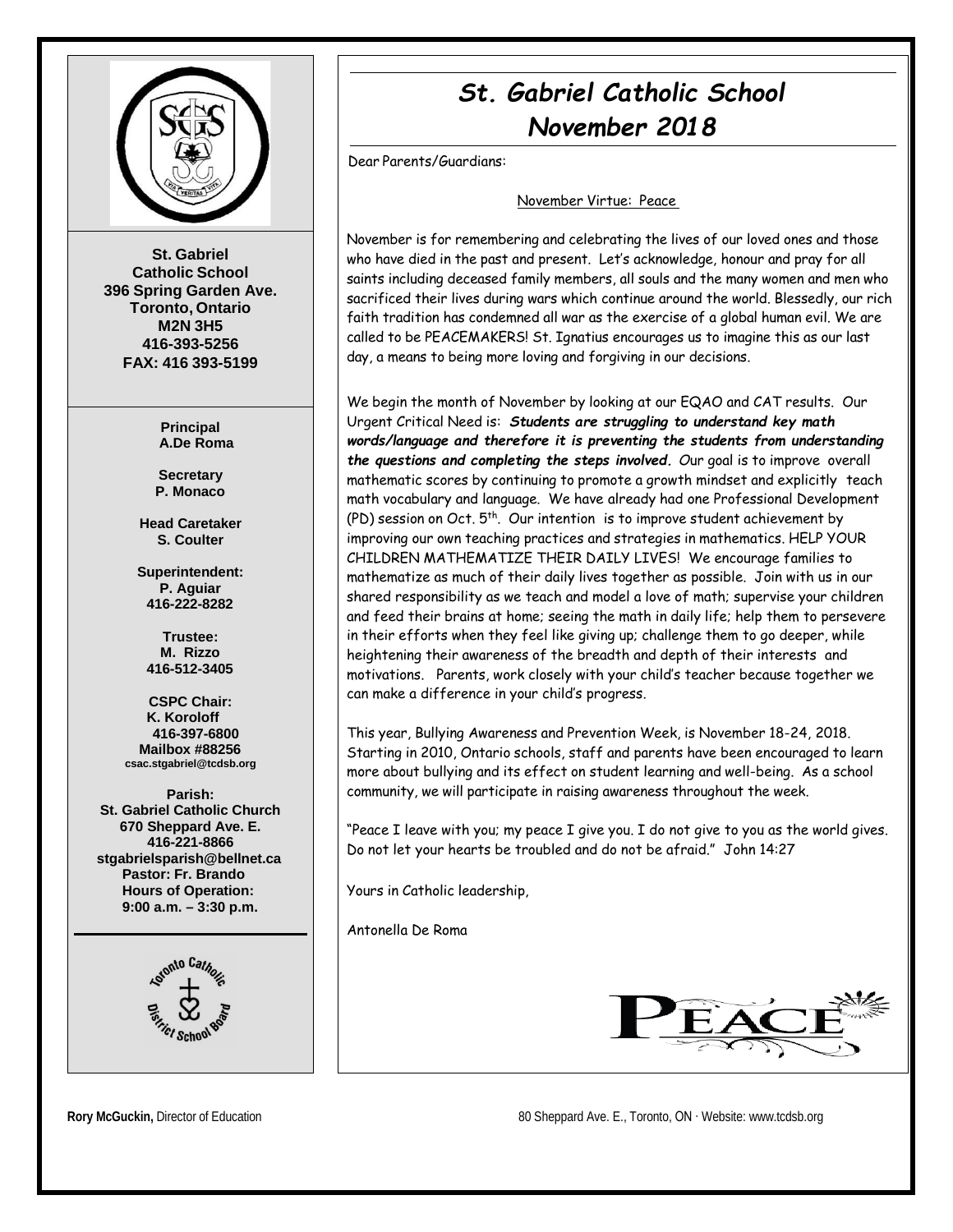## **ST. GABRIEL SCHOOL HOURS 2017-2018 SCHOOL YEAR**

**Start of School Day**: 9:00 a.m. **Dismissal:** 3:30 p.m.

**Morning Recess:** 10:42 a.m. to 10:57 a.m. **Lunch Hour**: **11:45 p.m. to 12:45 p.m. Afternoon Recess:** 2:10 p.m. to 2:25 p.m.

#### **SAFE SCHOOL ARRIVAL PROGRAM**

Please leave a message by calling the school at **416-393-5256** when your child will be absent or late. Please make sure that all students who arrive late check in at the front office.

# **ST. GABRIEL'S MASS TIMES AND YOUTH CHOIR**

St. Gabriel's Parish mass times: Saturday 4:30 Sunday 8:30, 10:30, 12:30 **Confirmation – Sunday, June 9th @ 3pm First Communion – Sunday, May 26th @ 3pm Graduation – Friday, June 21 @ 6:30pm**

# **TERRY FOX MARATHON OF HOPE**

Our St. Gabriel families showed tremendous support for our Walkathon this year! We raised a total of \$1044.00, between online donations and cash donations. Thank you to our entire school community for coming together to support the *Terry Fox Marathon of Hope*. This makes us part of a larger community of millions of Canadians who participated in Terry Fox Runs to make a difference in the lives of people living with cancer. Once again, thank you for taking the time to visit the Terry Fox website and for your generosity. These special events in our school cannot happen without the leadership of our staff – thank you Ms. Noonan, Ms. Shortt and Ms. Galluzzo for volunteering to organize such an amazing event!

### **MONTHLY VIRTUES**

Monthly Virtues are celebrated by all TCDSB's schools. Throughout the year we will be recognizing students each month by honouring those students who have demonstrated the virtue of the month through their words and actions.

> September – Hospitality **October – Gratitude** November – Peace December – Charity January – Courage February – Love March – Forgiveness April – Justice May – Compassion June – Faithfulness

The following students were recognized for their demonstration of **gratitude** … *"Jesus took the bread in his hands and gave thanks to God. Then he passed the bread to the people, and he did the same with the fish, until everyone had plenty to eat." John 6:11*

- Eshaan Peters
- Osbert Lee
- Luiza D. Benvenutti
- Ethan Enisuoh
- Tiffany Htut
- Sarkis Agop
- Earl Consencino
- Kemi Biobaku
- Aidan Hu
- Michela Cologna
- Ogechi Oguamanam
- Jeannie Chan
- Adesewa Anifowoshe
- Aidan Cologna
- Loraine Calasagsag
- Davin Moon

**Rory McGuckin,** Director of Education 80 Sheppard Ave. E., Toronto, ON ⋅ Website: [www.tcdsb.org](http://www.tcdsb.org/)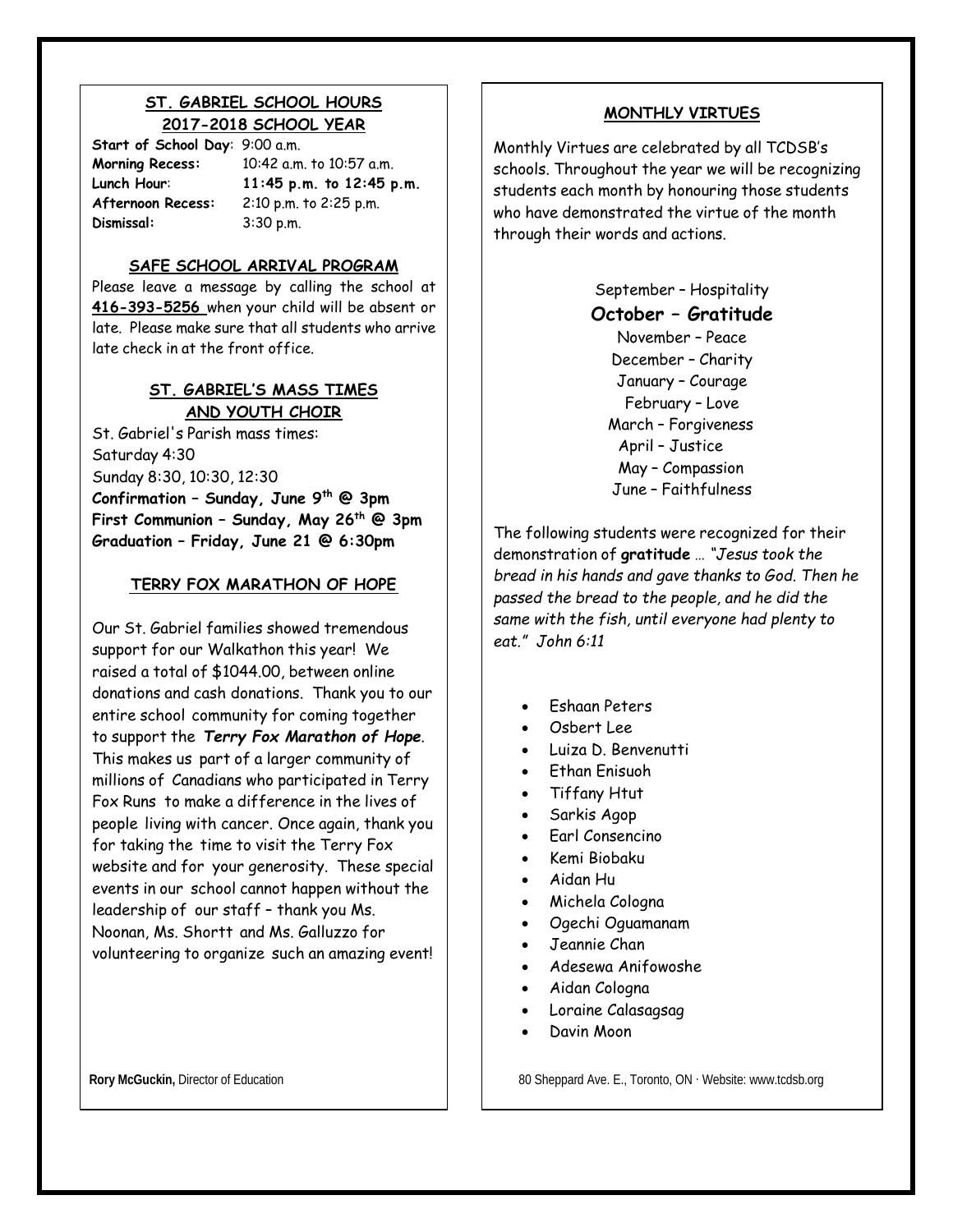

Roots of Empathy has a mission to build caring, peaceful and civil societies through the development of empathy in children and adults. The focus of Roots of Empathy in the long term is to build the capacity of the next generation for responsible citizenship and responsive parenting. In the short term, R.O.E focuses on raising levels of empathy, resulting in more respectful and caring relationships and reduced levels of bullying and aggression. At the heart of the program is a neighborhood infant and parent who visit the ELP classroom nine times over the school year. Mrs. Pacheco, a trained Roots of Empathy instructor, coaches students to observe the baby's development and to label the baby's feelings and intentions. In this experiential learning, the baby is the "Teacher" and a lever that Mrs. Pacheco will use to help children to identify and reflect on their own feelings and the feelings of others. Thank you Ms. Pacheco for continuing this program at St. Gabriel.

#### **PARENT TEACHER CONFRENCES**

Now that you've made your appointment to visit your child's teacher and classroom, how do you go about ensuring that you have a constructive interview? Keep in mind that the interview is short… ten minutes. As a parent, what you want to know first is how is my child doing: are they meeting all the expectations in their particular grade? Your teacher will be able to provide samples of student work, assessment pieces, and good anecdotal information to allow you to understand how your child is doing in school.

Here's a plan you might adopt — **First thing**: how is my child doing in relation to the curriculum taught this term, particularly in literacy and mathematics? **Next thing:** how is my child as a learner? Are they consistently engaged in their work, do they work well with other students, do they complete the work they begin?

**Last thing:** what can we do as a school/classroom team to ensure that your child continues to succeed or does better in the coming term?

Many parents like to have their children attend interviews with them. This can be a good thing. However, avoid putting your child under the interrogator's lamp. The constructive way of making a plan for improvement is getting the "buy-in" of your child. Acknowledgement that there is room for improvement (if this is the case) but work collaboratively with your child and their teacher to focus on "next steps" for improvement. Keeping all the relationships strong among parent, teacher, and student is important for the success of your child.

#### **ANAPHYLAXIS ALERT**

We would like to inform you that we are an **allergen aware school.** There are students in attendance who suffer from severe and life threatening allergies to certain foods such as **peanuts, nut products, sesame seeds, eggs, seafood and shell fish. Anaphylaxis is a severe and life threatening allergic reaction.**

We are asking that you do not send any lunches or snacks that may contain peanuts, nuts, eggs, seafood, shell fish and sesame seeds. As well, please check prepared foods for traces of peanut oil or nut products. These items could potentially harm a child. **We would also ask that you please do not send food for birthdays or special occasions.** There are many alternatives such as stickers and pencils. Please remind your children not to share food in the classroom.

We thank all of you for being diligent in following this request. We must maintain as safe an environment as we possibly can for our students. Since all our students share the school building space in their daily activities, we need to take precautions to minimize any cross contamination issue.

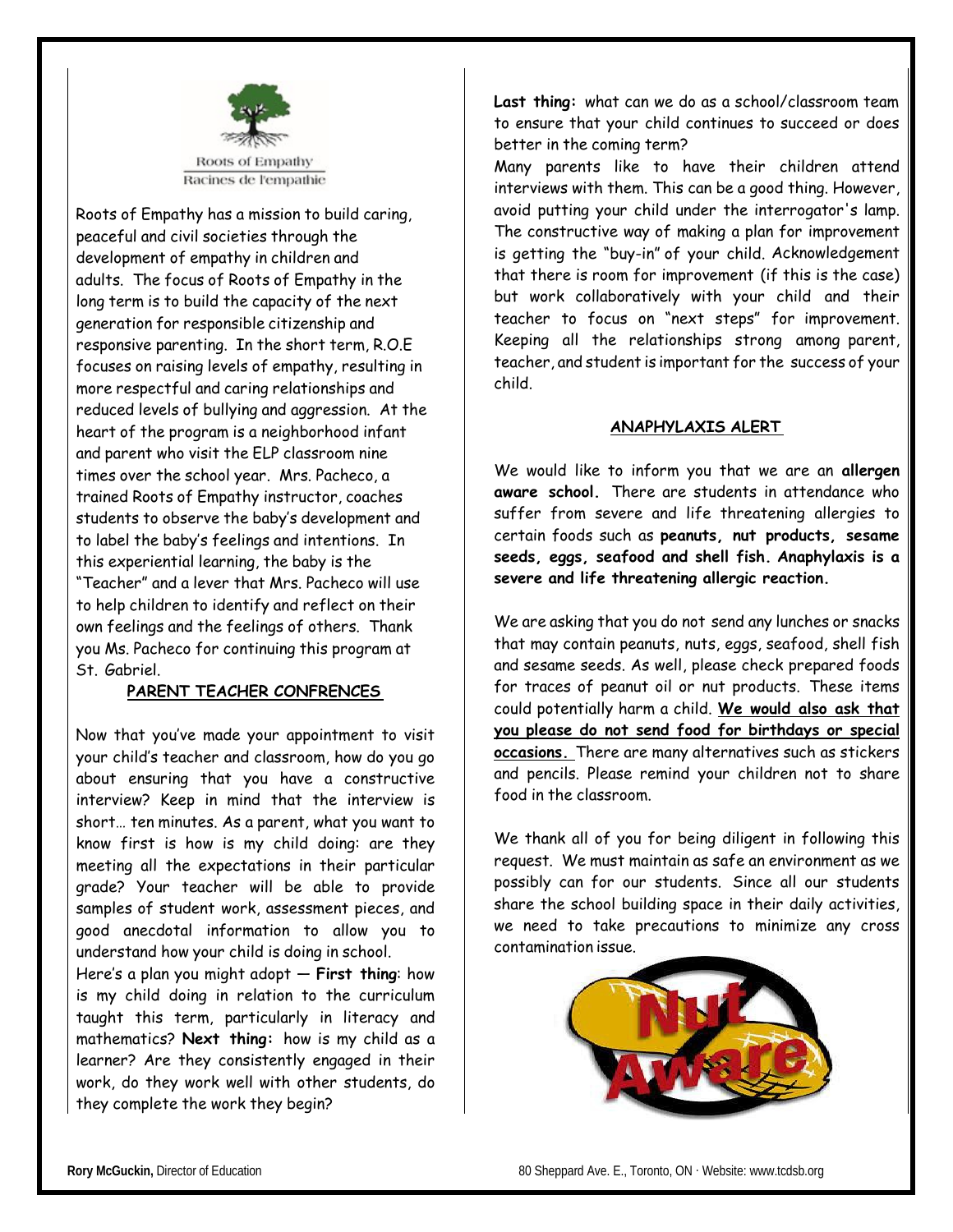#### **TORONTO CATHOLIC DISTRICT SCHOOL BOARD TRUSTEES 2018-2019**

#### **Wards**

| 1. Joseph Martino          | 416-512-3401 |
|----------------------------|--------------|
| 2. Ann Andrachuk           | 416-512-3402 |
| 3. Sal Piccinini           | 416-512-3403 |
| 4. Patrizia Bottoni        | 416-512-3404 |
| 5. Maria Rizzo, Vice-Chair | 416-512-3405 |
| 6. Frank D'Amici           | 416-512-3406 |
| 7. Michael Del Grande      | 416-512-3407 |
| 8. Garry Tanuan            | 416-512-3408 |
| 9. Jo-Ann Davis            | 416-512-3409 |
| 10. Barbara Poplawski,     |              |
| Chair                      | 416-512-3410 |
| 11. Angela Kennedy         | 416-512-3411 |
| 12. Nancy Crawford         | 416-512-3412 |
| <b>Taylor Dallin</b>       |              |
| <b>Student Trustee</b>     | 416-512-3413 |
| Joel Ndongmi               |              |
| <b>Student Trustee</b>     | 416-512-3417 |

| Peace Prayer of St. Francis Assisi                                                    |  |
|---------------------------------------------------------------------------------------|--|
| Lord, make me an instrument of your peace. Where there is hatred,<br>let me sow love: |  |
| Where there is injury, pardon; Where there is                                         |  |
| doubt, faith; Where there is despair, hope;                                           |  |
| Where there is darkness, light, Where there is                                        |  |
| sadness, joy.                                                                         |  |
| O, Divine Master,                                                                     |  |
| Grant that I may not so much seek To be consoled                                      |  |
| as to console:                                                                        |  |
| To be understood as to understand; To be loved as                                     |  |
| to love:                                                                              |  |
| For it is in giving that we receive;                                                  |  |
| It is in pardoning that we are pardoned; and                                          |  |
| It is in dying that we are born to eternal life. Amen                                 |  |
|                                                                                       |  |

**Rory McGuckin, Director of Education 80 Sheppard Ave. E., Toronto, ON ⋅ Website: [www.tcdsb.org](http://www.tcdsb.org/)**